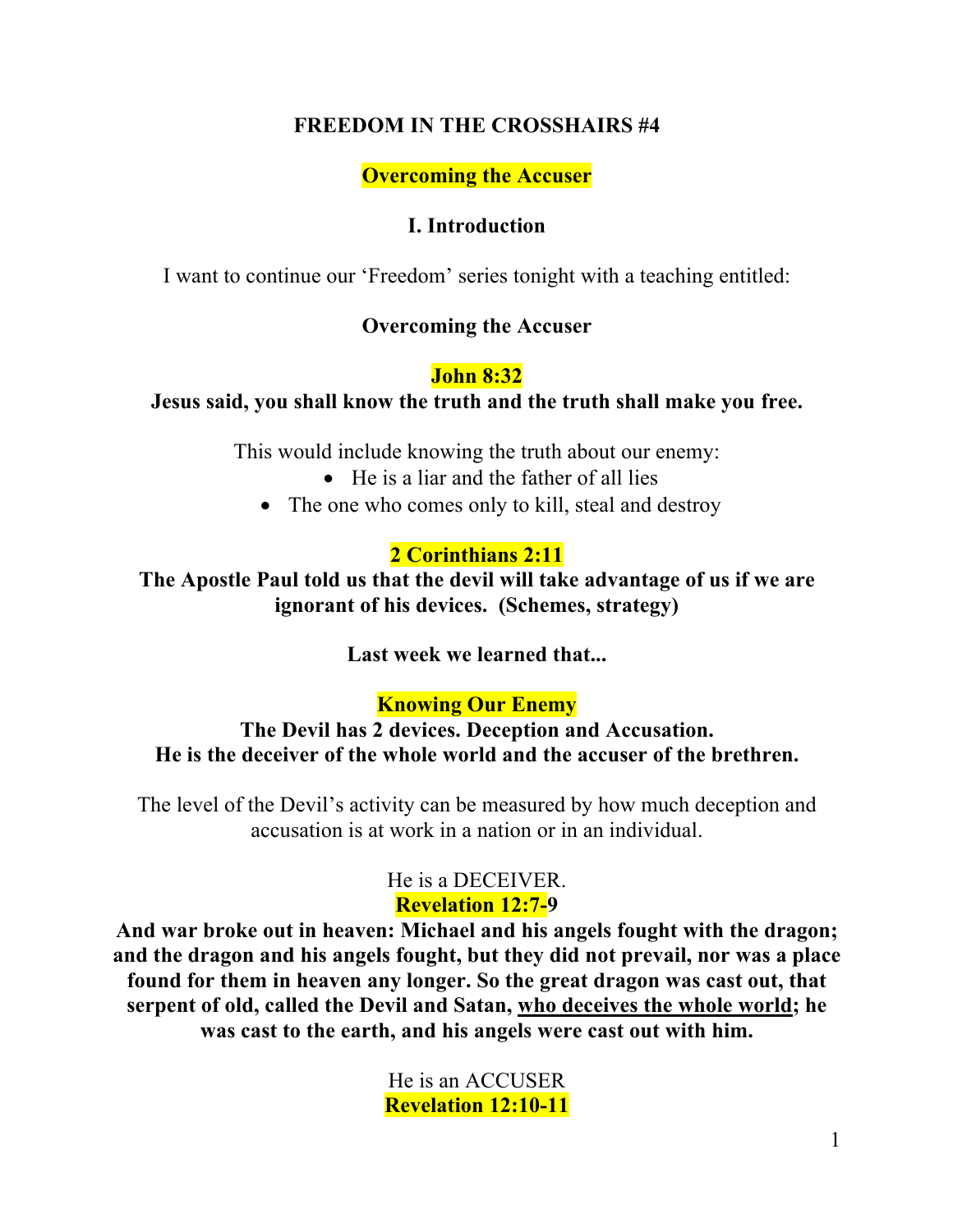**Then I heard a loud voice saying in heaven, "Now salvation, and strength, and the kingdom of our God, and the power of His Christ have come, for the accuser of our brethren, who accused them before our God day and night, has been cast down. And they overcame him by the blood of the Lamb and by the word of their testimony, and they did not love their lives to the death.** 

## **Accuser**

# **A person who claims that someone has committed an offense or done something wrong.**

In his classic book "The Accuser", David Alsobrook pointed out the *subtlety* of Satan and the difficulty of discerning his presence…

# **David Alsobrook in "The Accuser"**

**When Satan appears as the tempter, his presence is very obvious. When he comes as a deceiver, his presence is usually not quite as obvious. However, when he comes as the accuser, we sometimes not only fail to discern Satan's voice, but we may also even mistake it for the voice of God!**

The Bible says the devil accuses us 'day and night'. He never stops accusing us. What we need is to learn to discern how he does it. In 4 different ways.

# **SATAN IS AN ACCUSER**

- **He accuses us to God and he accuses God us**
- **He accuses other Christians to us and us to other Christians**
	- **He accuses us to the world and he accuses the world to us**
		- **He accuses us to ourselves**

Before we finish, every one of us is going to experience freedom from this device of the devil—accusation. I want to look at these one at a time.

## **I. Satan is an Accuser**

# **A. He Accuses the Believer to God and God to the Believer**

1. The most well-known example of how the Devil accuses the saints to God is found in the Book of Job. Here God 'draws back the curtain' to show us how the Devil accuses the saints before the throne of God.

# **Job 1:6-7**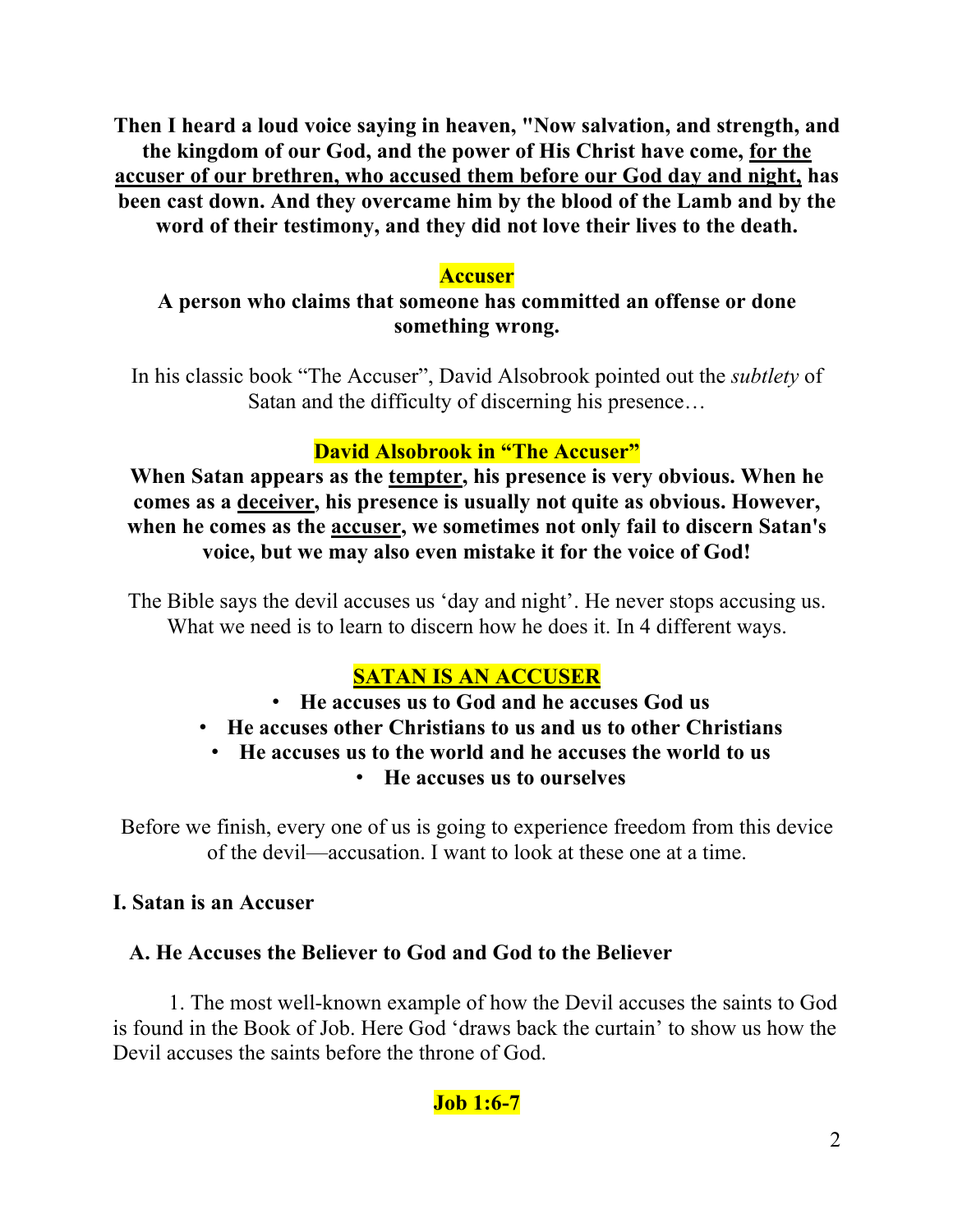**Now there was a day when the sons of God came to present themselves before the Lord, and Satan also came among them. And the Lord said to Satan, "From where do you come?" So Satan answered the Lord and said, "From going to and fro on the earth, and from walking back and forth on it."** 

> (I like the New Living Testament translation on these verses) **Job 1:6-7 NLT**

**One day the members of the heavenly court came to present themselves before the Lord, and the Accuser, Satan, came with them. "Where have you come from?" the Lord asked Satan. Satan answered the Lord, "I have been patrolling the earth, watching everything that's going on."**

a. Bible scholars agree that the 'sons of God' here refers to the angelic beings. Among them is Satan, the Accuser; remember, 'enemy' in Hebrew means, 'the one who watches you'!

#### **Job 1:8**

### **Then the Lord said to Satan, "Have you considered My servant Job, that there is none like him on the earth, a blameless and upright man, one who fears God and shuns evil?"**

(Notice that when God *brags* on Job the Devil immediately *accuses* him!) **Job 1:9-11**

**So Satan answered the Lord and said, "Does Job fear God for nothing? Have You not made a hedge around him, around his household, and around all that he has on every side? You have blessed the work of his hands, and his possessions have increased in the land. But now, stretch out Your hand and touch all that he has, and he will surely curse You to Your face!"** 

2. The accusation is that Job only honored God because God had showered Job with material blessings. Satan is saying:

- "No wonder Job serves You, God; look how great you're treating him!"
- "Job doesn't really care about You, God; he only cares about what You do for him."

a. **Most of us might expect Satan to accuse us to God when we sin; but the story of Job reveals how Satan will accuse us to God even when we're doing everything right!**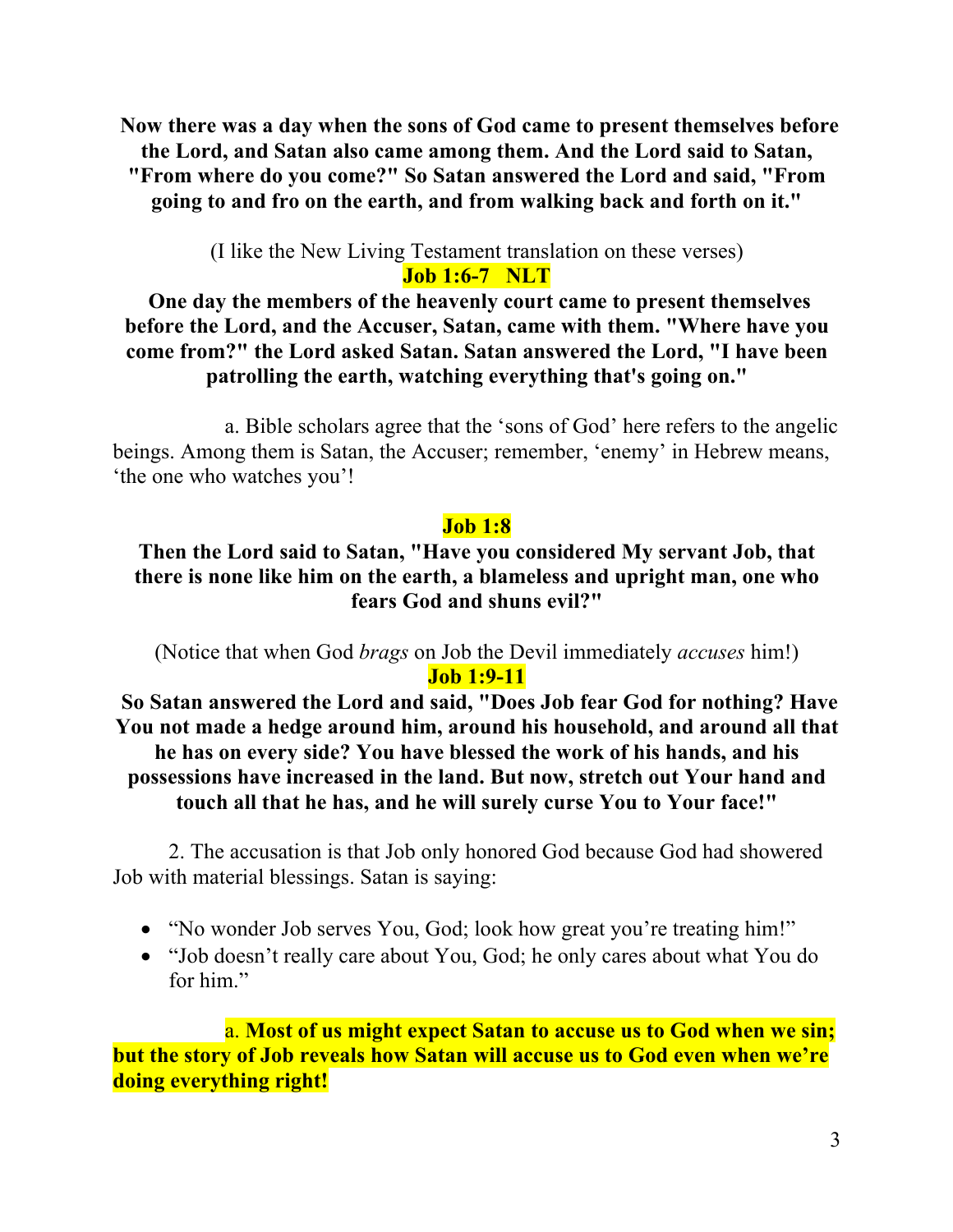b. Another surprise is how God responds to Satan's accusation that Job only obeyed God because God had blessed him. God actually gives the Accuser permission to test him with troubles.

#### **Job 1:12**

### **And the Lord said to Satan, "Behold, all that he has is in your power; only do not lay a hand on his person."**

3. Notice. Although God allows Job to be afflicted, He sets a limit on Satan. He will not allow Satan to kill him.

4. So then all hell breaks loose on Job; he loses his children, his livestock and his physical health. All he has left is his wife.

#### **David Alsobrook**

### **Satan spared Job's wife because they were one flesh, and Satan had to obey and recognize that union. So, Satan decides: "If I can't get at Job directly, l can do it indirectly through his wife."**

a. Job's wife doesn't realize that she is allowing the Accuser to use her when she makes fun of his faith.

#### **Job 2:9 NKJV**

### **Then his wife said to him, "Do you still hold fast to your integrity? Curse God and die!" Job 2:9 The Living Bible**

## **His wife said to him, "Are you still trying to be godly when God has done all this to you? Curse him and die."**

b. Here we have *a 2-fold accusation* coming through the mouth of Job's wife: an accusation against Job for 'still trying to be godly' and an accusation against a God who would allow such awful things to happen.

#### **Albert Barnes**

**Job's wife expressed the feelings of corrupt human nature everywhere when sorely afflicted. The suggestion will cross the mind, often with almost irresistible force, that a God who thus afflicts his creatures is not worthy of confidence; and** *many a time a child of God is tempted to give vent to feelings of rebellion and complaining like this, and to renounce all his religion.*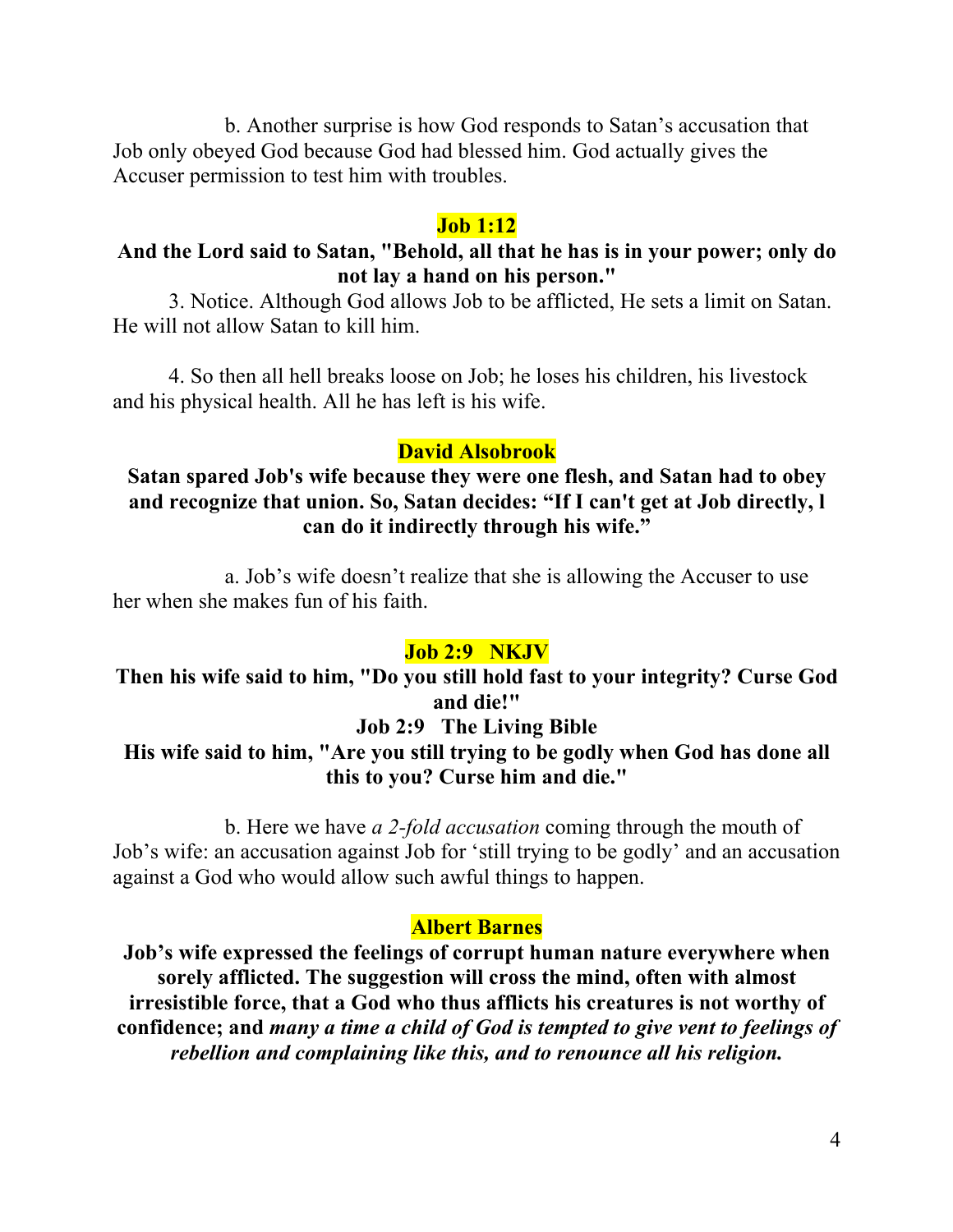c. Testimony: It has been my personal experience as well as in pastoring others *that the voice of the accuser will speak to us like this during times of intensive trial or extended seasons of personal suffering.*

- "You're a fool for believing this stuff!"
- Or: "If you're really trying to live for God why does God allow this to happen? Why doesn't He do something?
	- d. Satan will accuse us to God; then he will accuse God to us.

5. As we know, Job endured all the onslaughts against him and came out in the end with double what he began with. Thousands of years later we compliment people that have 'the patience of Job".

a. Remember that through all his months of suffering, Job has no idea of why this is all happening to him! He has no way of knowing that God has allowed the Accuser of the brethren to test his faith!

b. Even his 3 friends who come to comfort him are sure (in their own minds) that some secret sin is behind his suffering. But Job's faith in God's goodness never waivers.

#### **Job 13:15**

### **Though He slay me, yet will I trust Him.**

6. The story of Job teaches us that even if God has allowed the Accuser to test our patience and faith through some serious season of trial, especially if we are blameless, the devil is on a leash. He can only go so far! God will not allow him to kill us.

**7. Just remember that** *all the suffering Job endured began with an ACCUSATION against him by the devil before the throne of God.*

8. So we see that Satan accuses us to God; but…

#### **B. Satan Also Accuses God to the Believer**

1. We already saw, in a previous message, how Satan deceived Adam and Eve in the Garden of Eden. Tucked into the temptation was a satanic insinuation that God was not a good God.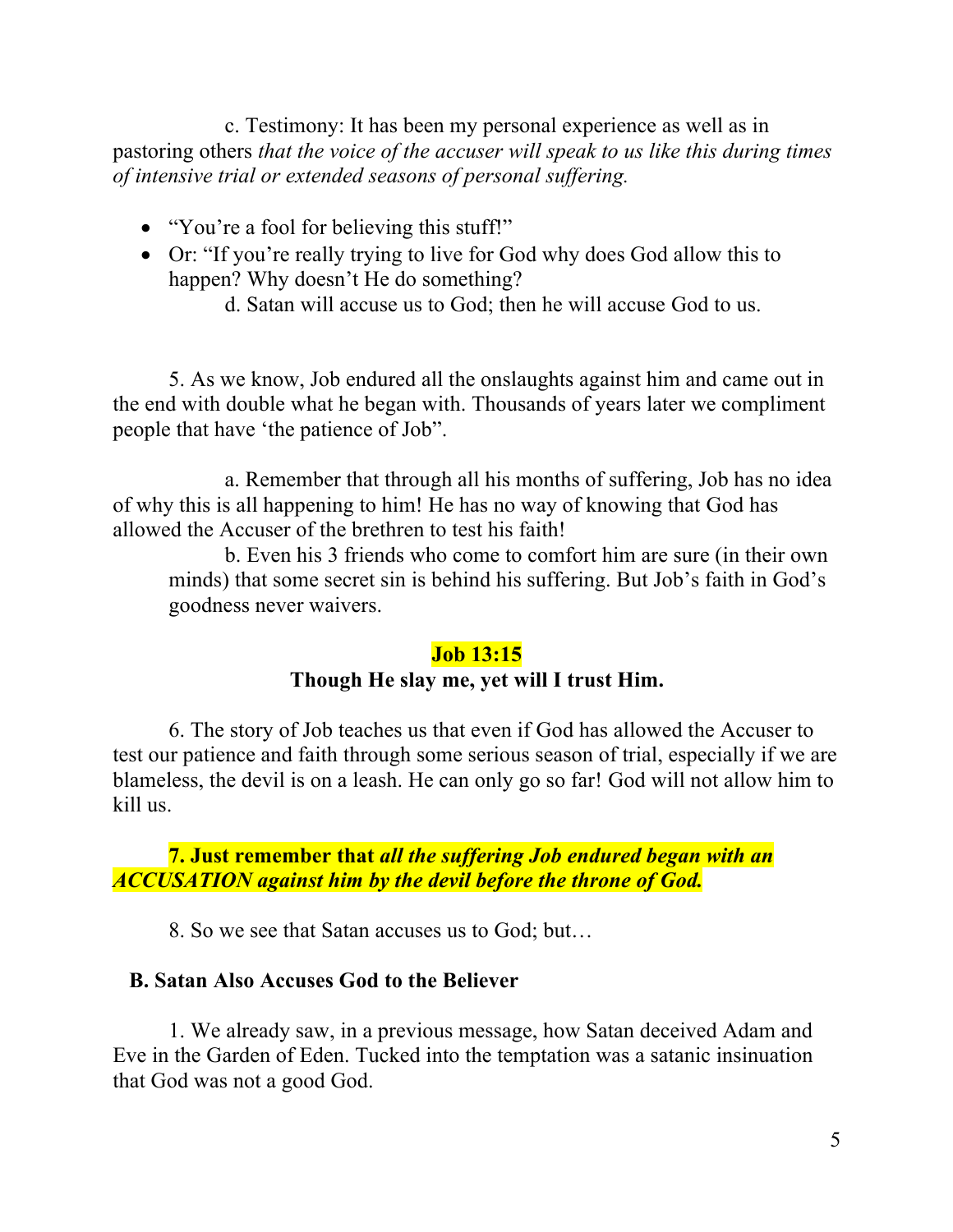# **Genesis 3:4-5**

## **Then the serpent said to the woman, "You will not surely die.** *For God knows that in the day you eat of it your eyes will be opened, and you will be like God,* **knowing good and evil."**

a. "God didn't tell you the truth of why he forbids you to eat."

- b. "He is not telling you the truth."
- c. "God doesn't want you to know you to be as great as He is."

2. It's easy for us to look back and see how silly they were to doubt God's goodness.

3. But can we see how Satan still uses that same device today? We need to learn to recognize Satan's voice when he accuses God to us when our prayers seem unanswered, or we go through extended seasons of suffering.

4. Review: So when the Bible says Satan is 'the accuser of the brethren' it not only means that Satan accuses us to God and God to us, it also means that…

# **SATAN IS AN ACCUSER**

- **He accuses us to God and he accuses God to us**
- **He accuses other believers and he accuses other believers to us**

## **C. Satan Accuses Us to Other Believers and Other Believers to Us**

1. This refers to how Satan uses accusation to bring strife and discord inside the church. Solomon wrote of this.

## **Proverbs 6:16-19**

### **16 These six things the Lord hates, yes, seven are an abomination to Him: 17 A proud look, a lying tongue, hands that shed innocent blood, a heart that devises wicked plans, feet that are swift in running to evil, a false witness who speaks lies, and one who sows discord among brethren.**

2. The  $7<sup>th</sup>$  thing God hates is 'he who sows discord among brethren'. Satan sows discord among the brethren as the spirit of accusation.

a. There is an old saying: "There's no fight like a church fight."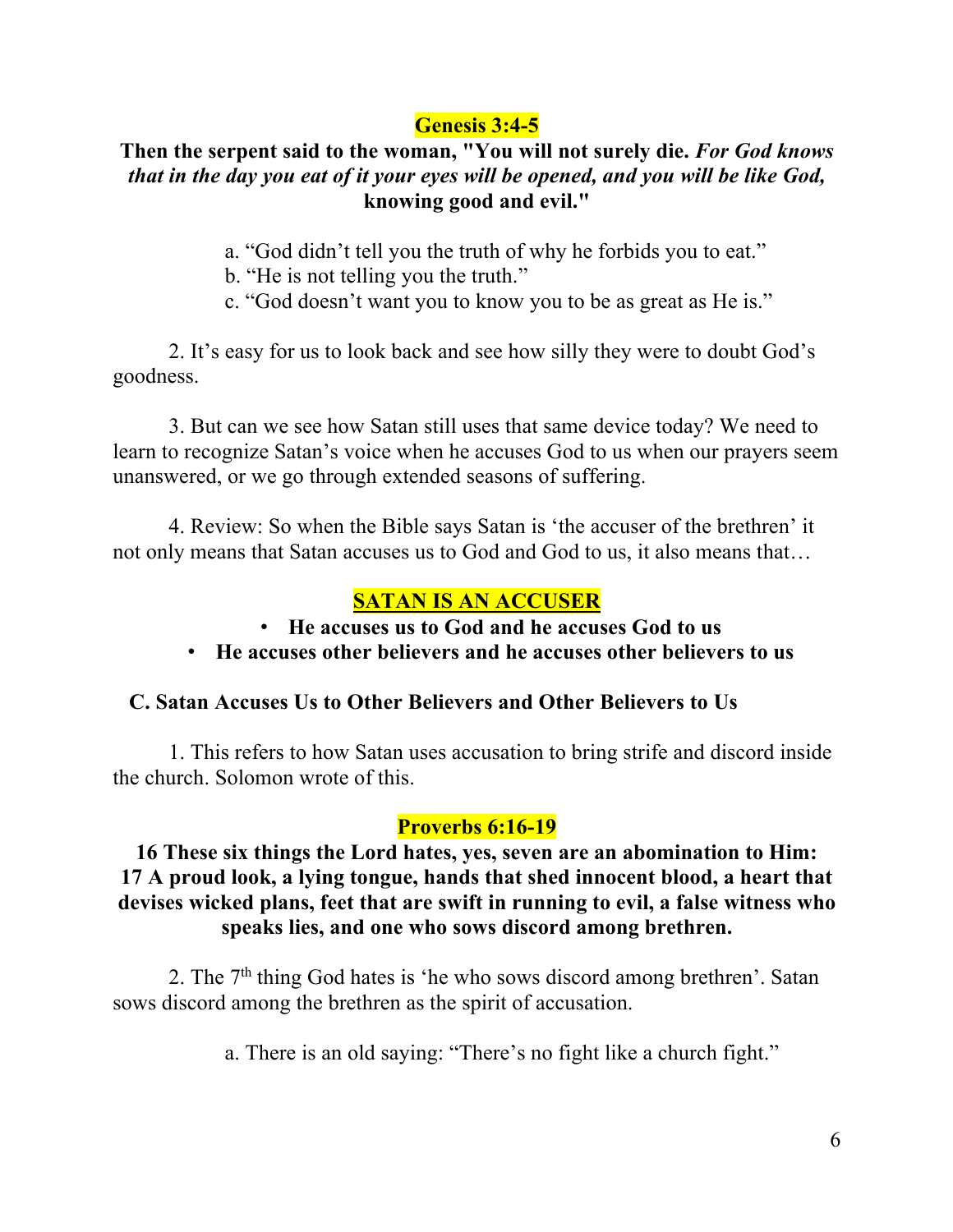b. We were just barely saved when we witnessed our first 'church fight'; it was a business meeting in a Baptist church over the salary of the Pastor. It was ugly!

c. We look back now and know it was the work of the accuser of the brethren.

#### **David Alsobrook**

**The greatest hindrance to unity in the church today is not diversity of doctrine or differences of creed, but the discord among the brethren. Much of the division and discord in the church today is due to the work of the accuser of the brethren. At times we unwittingly become a tool of the accuser and voice his very words when he uses our mouth as a tool to accuse others.**

3. The average churchgoer is often ignorant of the devil's devices, especially in the area of accusation. They have no idea how the devil uses their own mouths to sow discord among brethren without their knowing it.

### **David Alsobrook**

**How subtly the accuser works to fill our minds with accusations about others! Often, we think these are our own thoughts, not realizing that the accuser is whispering in our ear. Sometimes we have thought the accuser's suggestions about our brothers were insights from God and have called this process the "gift of discernment."**

4. We have run into this all too often. Some of the greatest servants and workers in the church, people who truly love God, think they have a gift of discernment when it is really nothing more than a spirit of criticism and accusation.

- Paulk story
- F story

5. In Mark's gospel, Jesus defines the things that defile a person.

#### **Mark 7:20-23**

**And He said, "What comes out of a man, that defiles a man. For from within, out of the heart of men, proceed evil thoughts, adulteries, fornications, murders, thefts, covetousness, wickedness, deceit, lewdness, AN EVIL EYE, blasphemy, pride, foolishness. All these evil things come from within and defile a man."**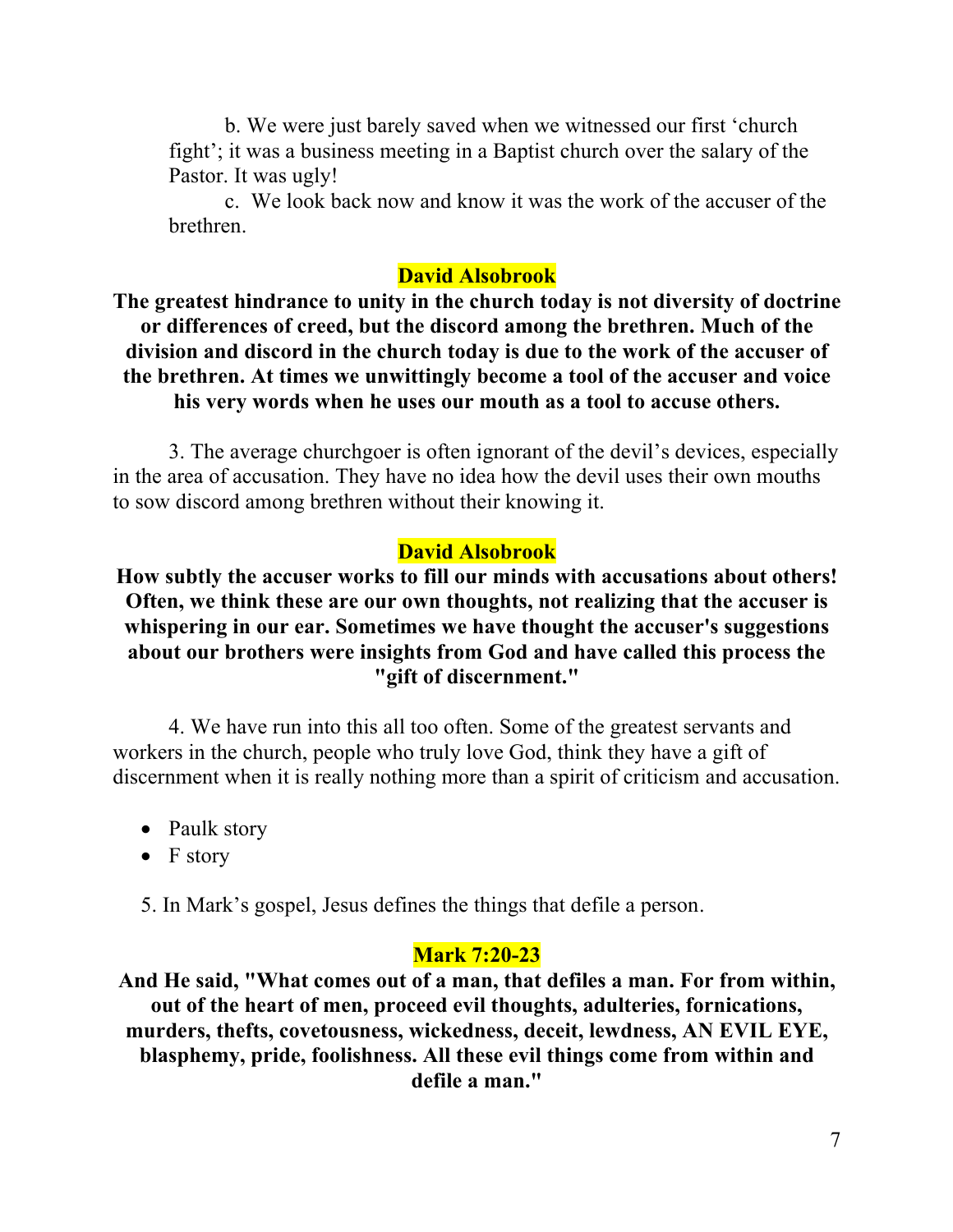a. Of all the obvious sins in this list, the one we never hear about is the 'evil eye'. How did that make the list?

#### **David Alsobrook**

**What is an EVIL EYE? To look at a person and immediately think evil or to look at them to discover what is wrong with them or to see what wrong they reflect. An EVIL EYE is in operation when a person who has no merit for his judgment looks upon someone and instantly judges from the outward appearance.**

#### **David Alsobrook**

**An EVIL EYE is looking upon someone with evil suspicion. The accused may have done nothing or said nothing. Nothing firsthand is known about the person. This is an evil eye that defiles not only the person with the evil eye but often the whole body. Suspicion is very contagious.**

- b. An evil eye can run in families.
- c. An evil eye can take over whole churches.
- d. An evil eye is closely connected with Satan, the accuser of the

brethren.

6. The Apostle Paul wrote a warning about this to the Galatian church:

#### **Galatians 5:14-15**

### **For all the law is fulfilled in one word, even in this: "You shall love your neighbor as yourself." But if you bite and devour one another, beware lest you be consumed by one another!**

a. The terms 'bite' and 'devour' refer to things we do with our mouths! He was referring to accusation and criticism; things that divide the church and consume the one who does it.

### **7. Satan accuses my brothers to me; but he also accuses me to my brothers.**

a. B.L. story b. J story

8. Those who operate in the spirit of accusation have no idea they are tools of the devil to sow discord among brethren.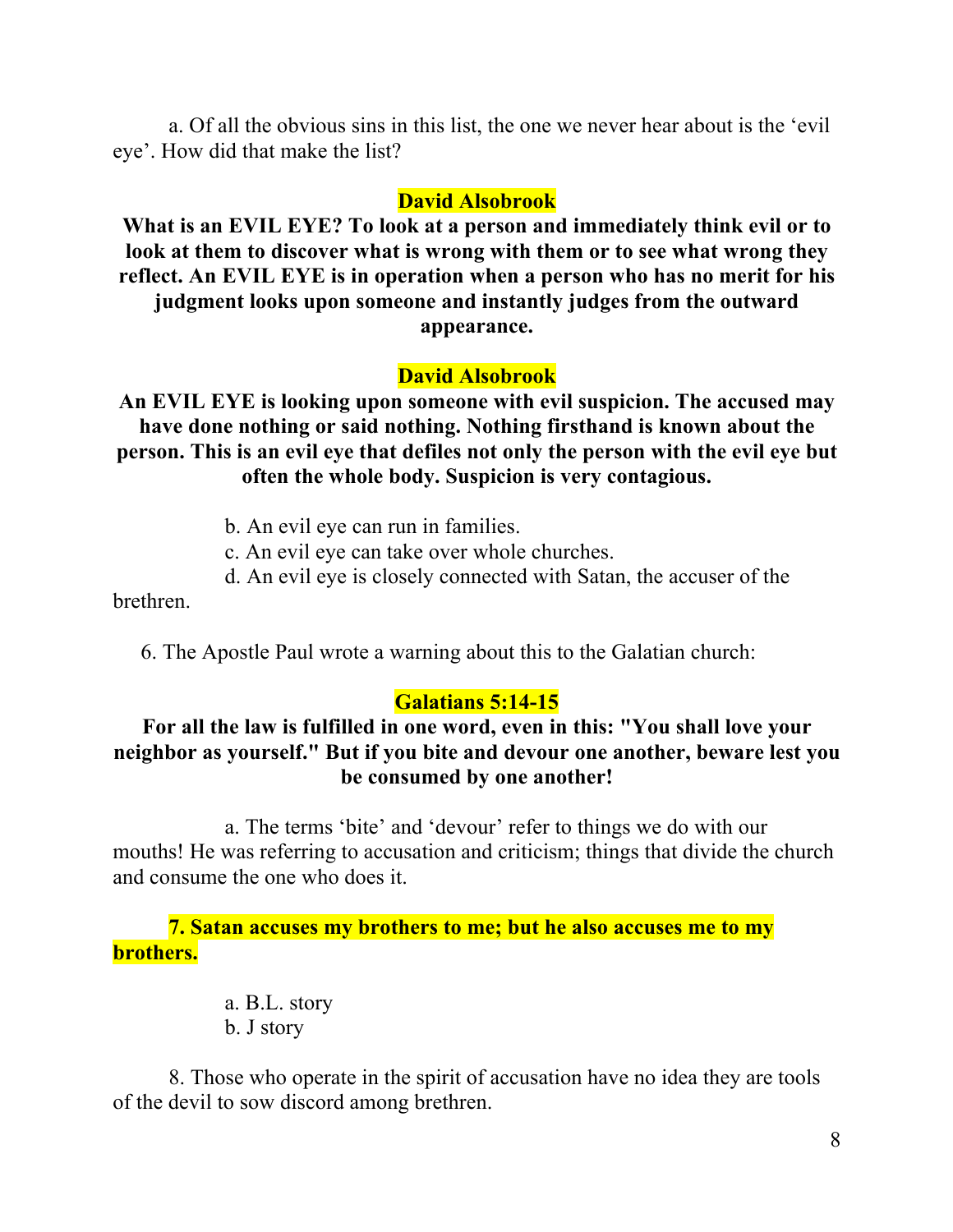9. I do not believe there is any way to calculate the damage the devil has done to the Body of Christ through the spirit of accusation operating as the accuser of the brethren.

10. Satan accuses brother to brother. But….

### **D. Satan Also Accuses Us to the World and the World to Us**

1. I will close with the first part of this point: Satan accuses us to the world.

2. Easton's Bible Dictionary has this definition of Satan:

### **Easton's Bible Dictionary**

**Satan is the 'accuser of the brethren'. He seeks to uphold his influence among men by bringing false charges against Christians, with the view of weakening their influence and injuring the cause with which they are identified.**

3. Satan seeks to undermine the influence of the church in a culture.

- a. He will accuse Christians of hypocrisy.
- b. He will accuse the Church as the cause of a nation's problems.

4. An example of how Satan uses political power to accuse the church is found in the confrontation of the prophet Elijah with evil King Ahab.

## **1 Kings 18:17-18 ESV**

## **When Ahab saw Elijah, Ahab said to him, "Is it you, you troubler of Israel?" And he answered, "I have not troubled Israel, but you have, and your father's house, because you have abandoned the commandments of the Lord and followed the Baals.**

5. The current campaign in our own country includes accusing the church that preaches the Bible of hate speech.

- a. "Homosexuality is a sin" = "Christians are homophobic"
- b. "Abortion is murder" = "Christians oppose women's rights"
- c. "All lives matter" = Christians are racists